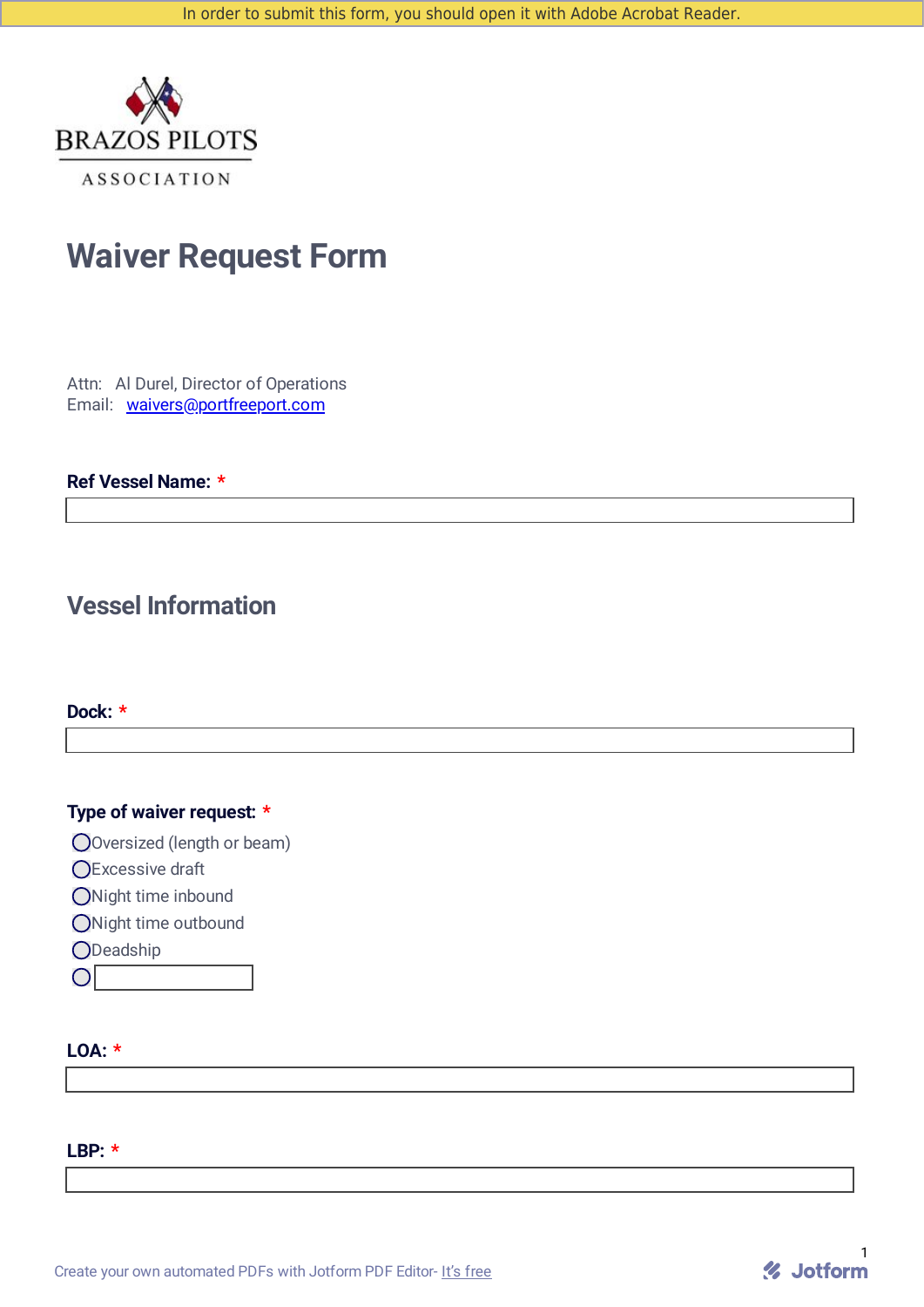**Fresh Water Draft – Arriving: \***

**Fresh Water Draft – Departing: \***

**Fresh Water Draft – Shifting (if applicable):**

# **Arrival and Departure Information**

**Fresh Water Draft – Air Draft: \***

**Displacement Tonnage At Deepest Draft: \***

**IMO#: \***

**ETA (Date and Time): \***

**ETB (Date and Time): \***

### **ETD (Date and Time): \***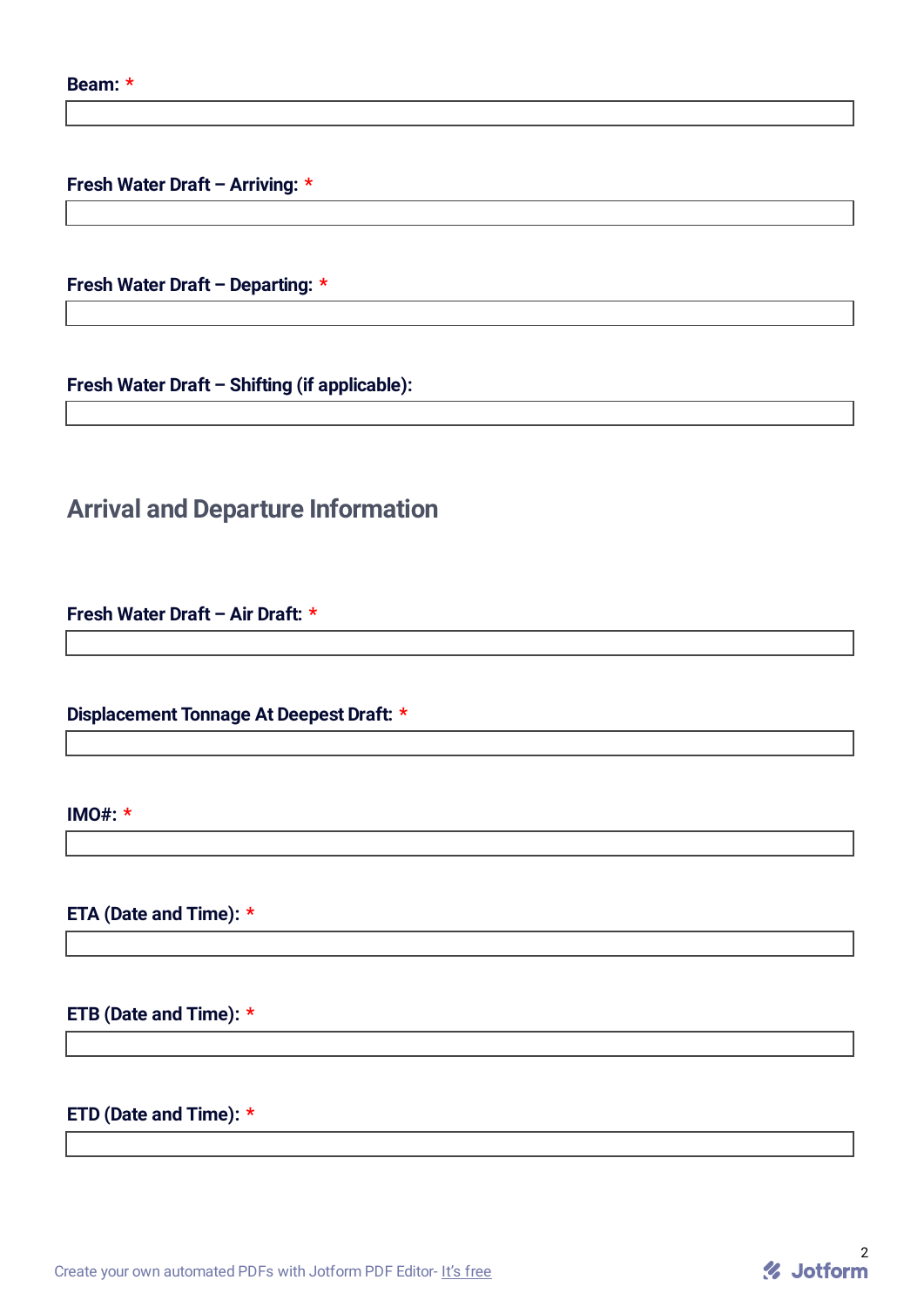## **Vessel Characteristics**

#### **MMSI: \***

**Year Built: \***

### **Flag: \***

### **Call Sign: \***

### **LNG vessel type:**

**O**Membrane

**O**Moss

O Covered Moss

### **Tank Capacity \***

meters cubed

### **Engine Characteristics:**

### **Engine Type \***

O Single screw

**OTwin screw** 

OFixed propeller

OCPP propeller

### **Main Engine Horsepower: \***

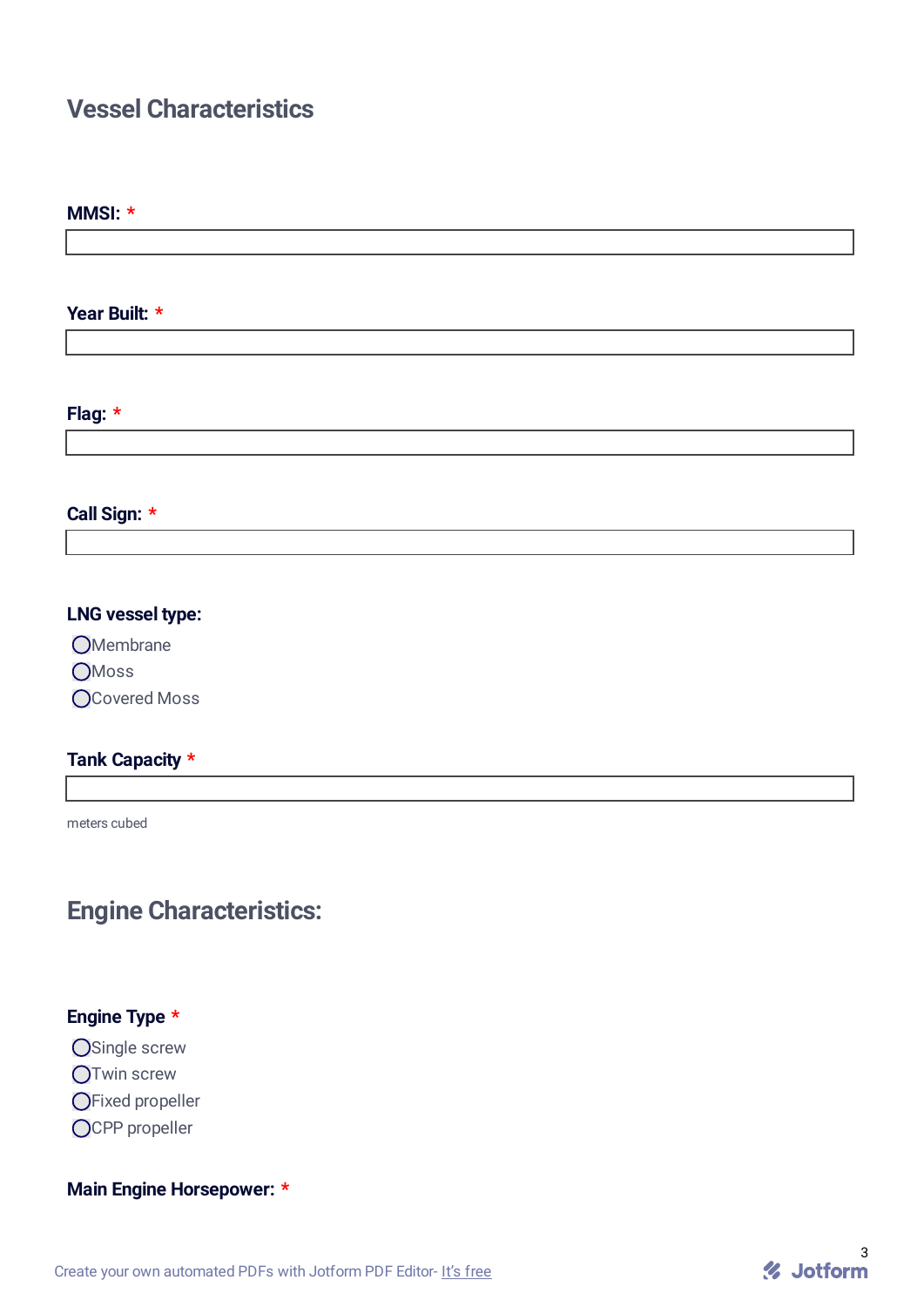### **Bow Thruster Horsepower \***

### **Stern Thruster Horsepower: \***

### **Azimuth Thruster Number: \***

### **Azimuth Thruster Horsepower: \***

### **Engine Order:**

|                        | <b>Speed (knots)</b> | <b>RPM</b> |
|------------------------|----------------------|------------|
| <b>Dead Slow Ahead</b> |                      |            |
| <b>Slow Ahead</b>      |                      |            |
| <b>Half Ahead</b>      |                      |            |
| <b>Full Ahead</b>      |                      |            |

### **Distance From Waterline To Manifold – Loaded: \***

### **Distance From Waterline To Manifold – Empty: \***

### **Maneuverable Tactical Diameter: \***

(NM)